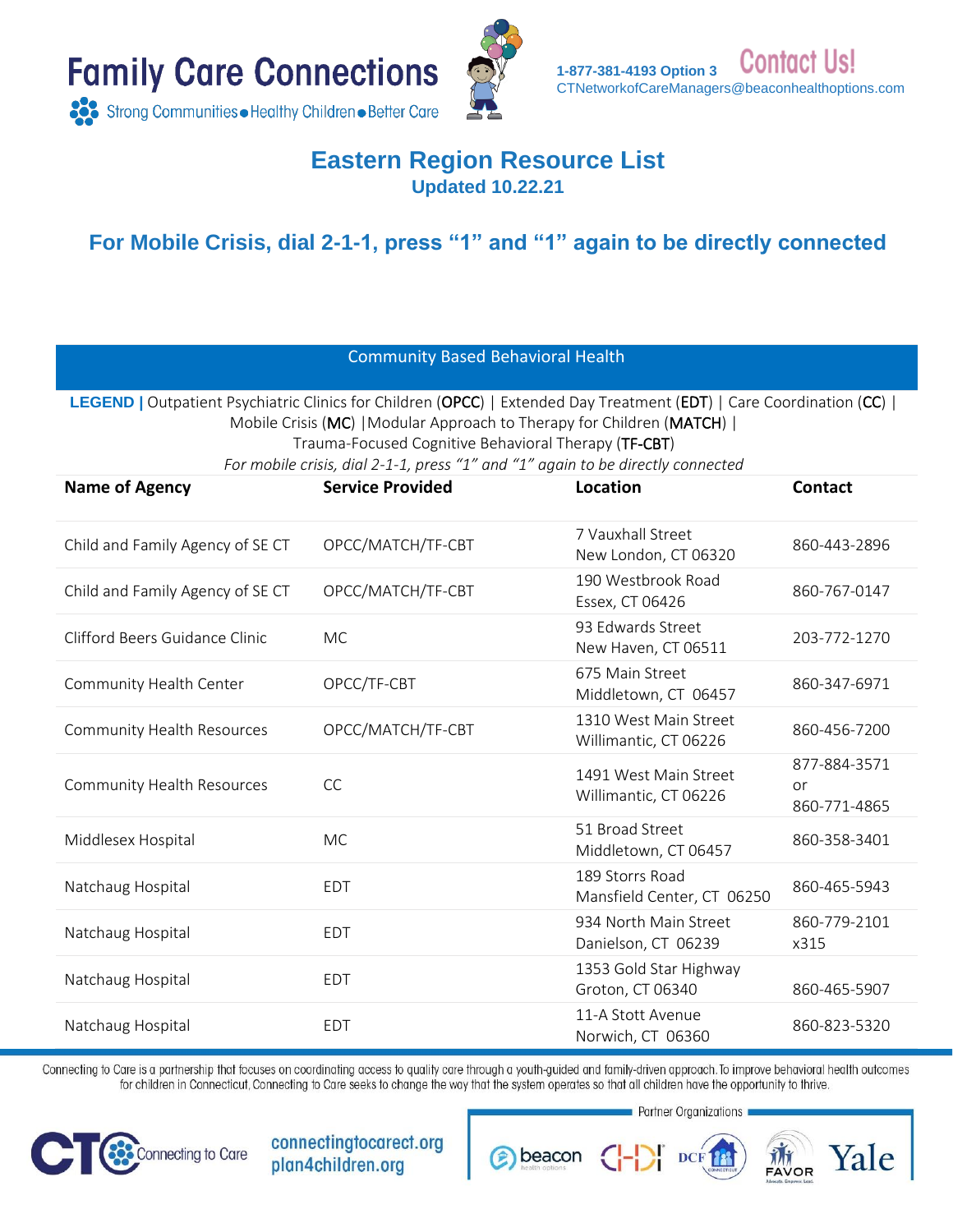

**Contact Us! 1-877-381-4193 Option 3**  [CTNetworkofCareManagers@beaconhealthoptions.com](file:///C:/Users/jcalabr/AppData/Local/Microsoft/Windows/INetCache/Content.Outlook/TR80OH5H/CTNetworkofCareManagers@beaconhealthoptions.com)

Strong Communities • Healthy Children • Better Care

| Rushford Center Inc.                  | <b>CC</b>                   | 883 Paddock Avenue<br>Meriden, CT 06450               | 860-349-2043          |
|---------------------------------------|-----------------------------|-------------------------------------------------------|-----------------------|
| United Community & Family<br>Services | <b>MC</b>                   | 31 Dow Road<br>Plainfield, CT 06374                   | 860-822-4317          |
| United Community & Family<br>Services | MC.                         | 77 East Town Street<br>Norwich, CT 06360              | 860-822-4317          |
| United Community & Family<br>Services | OPCC/CC/<br>MATCH/TF-CBT    | 47 Town Street<br>Norwich, CT 06360                   | 860-892-7042          |
| United Services, Inc.                 | <b>OPCC</b><br>MATCH/TF-CBT | 140 North Frontage Road<br>Mansfield Center, CT 06250 | 860-456-2261          |
| United Services, Inc.                 | <b>OPCC</b><br>MATCH/TF-CBT | 1007 North Main Street<br>Dayville, CT 06241          | 860-774-2020          |
| Village for Families & Children       | <b>EDT</b>                  | 282 Main Street Ext<br>Middletown, CT 06457           | 860-236-4511<br>x3636 |
| Wheeler Clinic                        | <b>EDT</b>                  | 20 Tuttle Place, Unit 6A<br>Middletown, CT 06457      | 860-632-3231          |

Youth Services Bureau (YSB)

| <b>Name of Agency</b>                      | Location                                           | <b>Contact</b> |
|--------------------------------------------|----------------------------------------------------|----------------|
| Ashford Youth Services Bureau              | 5 Town Hall Road<br>Ashford, CT 06278              | 860-487-4417   |
| Clinton Youth & Family Services            | 48 East Main Street<br>Clinton, CT 06413           | 860-669-1103   |
| Colchester Youth Services                  | 127 Norwich Ave, Ste 205<br>Colchester, CT 06415   | 860-537-7255   |
| Coventry Youth Services                    | 1712 Main Street<br>Coventry, CT 06238             | 860-742-5324   |
| Cromwell Youth Services                    | 41 West Street<br>Cromwell, CT 06416               | 860-632-3448   |
| Durham/Middlefield Youth & Family Services | 405 Main Street, Ste 11<br>Middlefield, CT 06455   | 860-349-0258   |
| East Haddam Youth & Family Services        | 387 East Haddam-Moodus<br>Road<br>Moodus, CT 06469 | 860-873-3296   |
| East Hampton Youth Services                | 20 East High Street<br>East Hampton, CT 06424      | 860-267-9982   |
| East Lyme Youth Services (includes Salem)  | 45 Society Road<br>Niantic, CT 06357               | 860-739-6788   |

Connecting to Care is a partnership that focuses on coordinating access to quality care through a youth-guided and family-driven approach. To improve behavioral health outcomes for children in Connecticut, Connecting to Care seeks to change the way that the system operates so that all children have the opportunity to thrive.

s beacon



connectingtocarect.org plan4children.org

Partner Organizations

DCF<sub>18</sub>

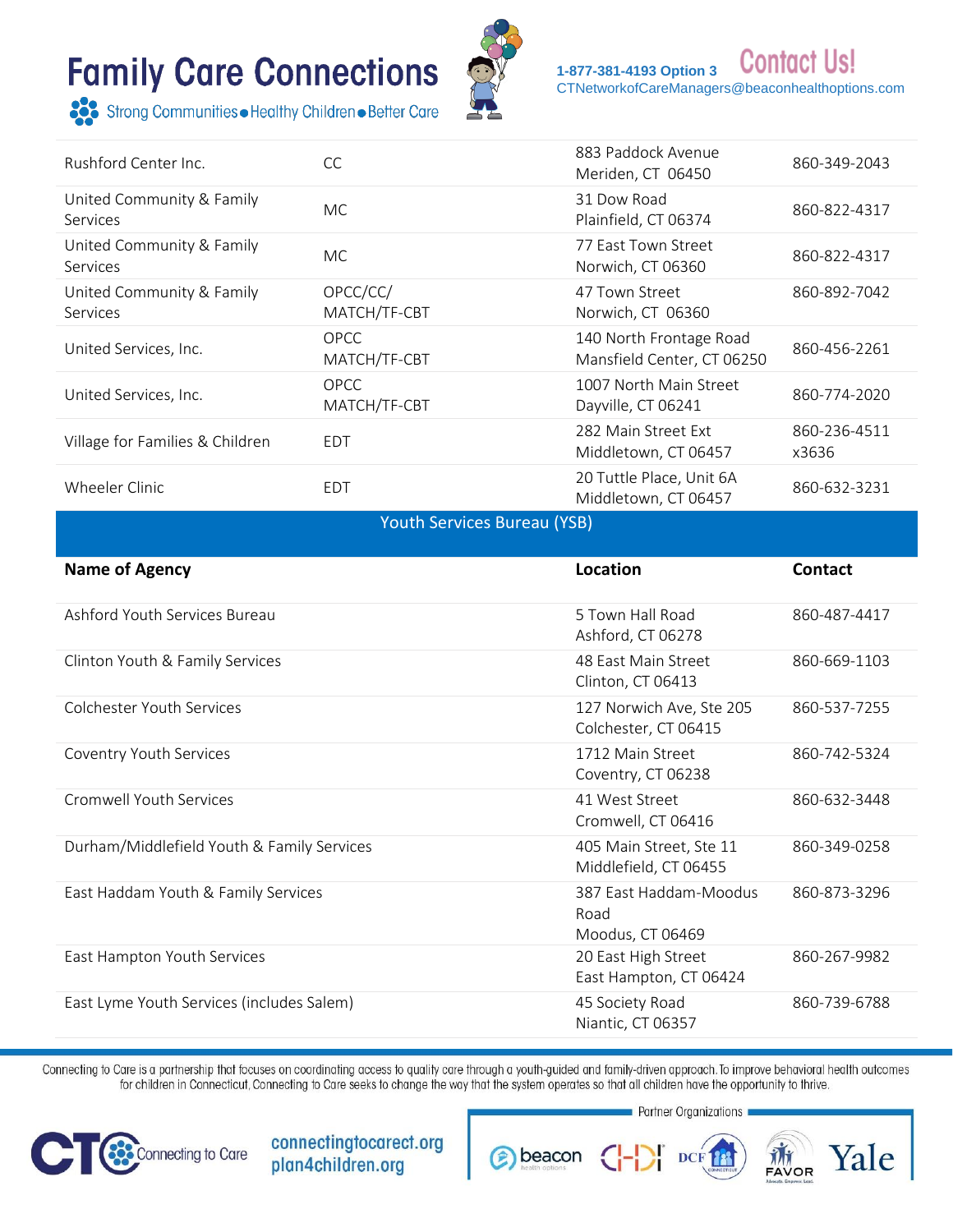Strong Communities • Healthy Children • Better Care



**Contact Us! 1-877-381-4193 Option 3**  [CTNetworkofCareManagers@beaconhealthoptions.com](file:///C:/Users/jcalabr/AppData/Local/Microsoft/Windows/INetCache/Content.Outlook/TR80OH5H/CTNetworkofCareManagers@beaconhealthoptions.com)

| Griswold Community Youth Center                                                           | 28 Main Street<br>Jewett City, CT 06351        | 860-376-7026 |
|-------------------------------------------------------------------------------------------|------------------------------------------------|--------------|
| Groton Youth Service Bureau                                                               | 45 Fort Hill Road<br>Groton, CT 06340          | 860-441-6760 |
| Youth and Family Services of Haddam - Killingworth, Inc.                                  | 91 Little City Road<br>Higganum, CT 06441      | 860-345-7498 |
| Ledyard Youth Services (Ledyard, Gales Ferry)                                             | 741 Colonel Ledyard Hwy<br>Ledyard, CT 06339   | 860-464-3213 |
| Lyme's Youth Service Bureau (Lyme, Old Lyme)                                              | 59 Lyme Street<br>Old Lyme, CT 06371           | 860-434-7208 |
| Madison Youth Services                                                                    | 10 School Street<br>Madison, CT 06443          | 203-245-5645 |
| Mansfield Youth Services                                                                  | 4 South Eagleville Road<br>Mansfield, CT 06268 | 860-429-3319 |
| Middletown Youth Services                                                                 | 51 Green Street<br>Middletown, CT 06457        | 860-854-6030 |
| Montville Youth Services                                                                  | 836 Old Colchester Road<br>Oakdale, CT 06370   | 860-848-7724 |
| New London Office of Youth Affairs                                                        | 111 Union Street<br>New London, CT 06320       | 860-442-4994 |
| Norwich Youth & Family Services                                                           | 75 Mohegan Road<br>Norwich, CT 06360           | 860-823-3782 |
| Old Saybrook Youth and Family                                                             | 322 Main Street<br>Old Saybrook, CT 06475      | 860-395-3190 |
| Portland Youth Service Bureau                                                             | 265 Main Street<br>Portland, CT 06480          | 860-342-6758 |
| Preston Youth Service Bureau                                                              | 389 Route 2<br>Preston, CT 06365               | 860-887-5581 |
| Stonington Youth Services                                                                 | 166 South Broad Street<br>Pawcatuck, CT 06379  | 860-535-5015 |
| <b>TEEG</b>                                                                               | 15 Thatcher Road<br>N. Grosvenordale, CT 06255 | 860-923-3458 |
| Tri-Town Youth Services                                                                   | 56 High Street                                 | 860-526-3600 |
| (Chester, Deep River, Essex)                                                              | Deep River, CT 06417                           |              |
| United Services, Inc<br>(Brooklyn, Canterbury, Eastford, Killingly, Plainfield, Sterling) | P.O. Box 378<br>Wauregan, CT 06387             | 860-564-6100 |
| <b>Voluntown Youth Services</b>                                                           | 195 Main Street<br>Voluntown, CT 06384         | 860-376-2325 |

Connecting to Care is a partnership that focuses on coordinating access to quality care through a youth-guided and family-driven approach. To improve behavioral health outcomes for children in Connecticut, Connecting to Care seeks to change the way that the system operates so that all children have the opportunity to thrive.



connectingtocarect.org plan4children.org

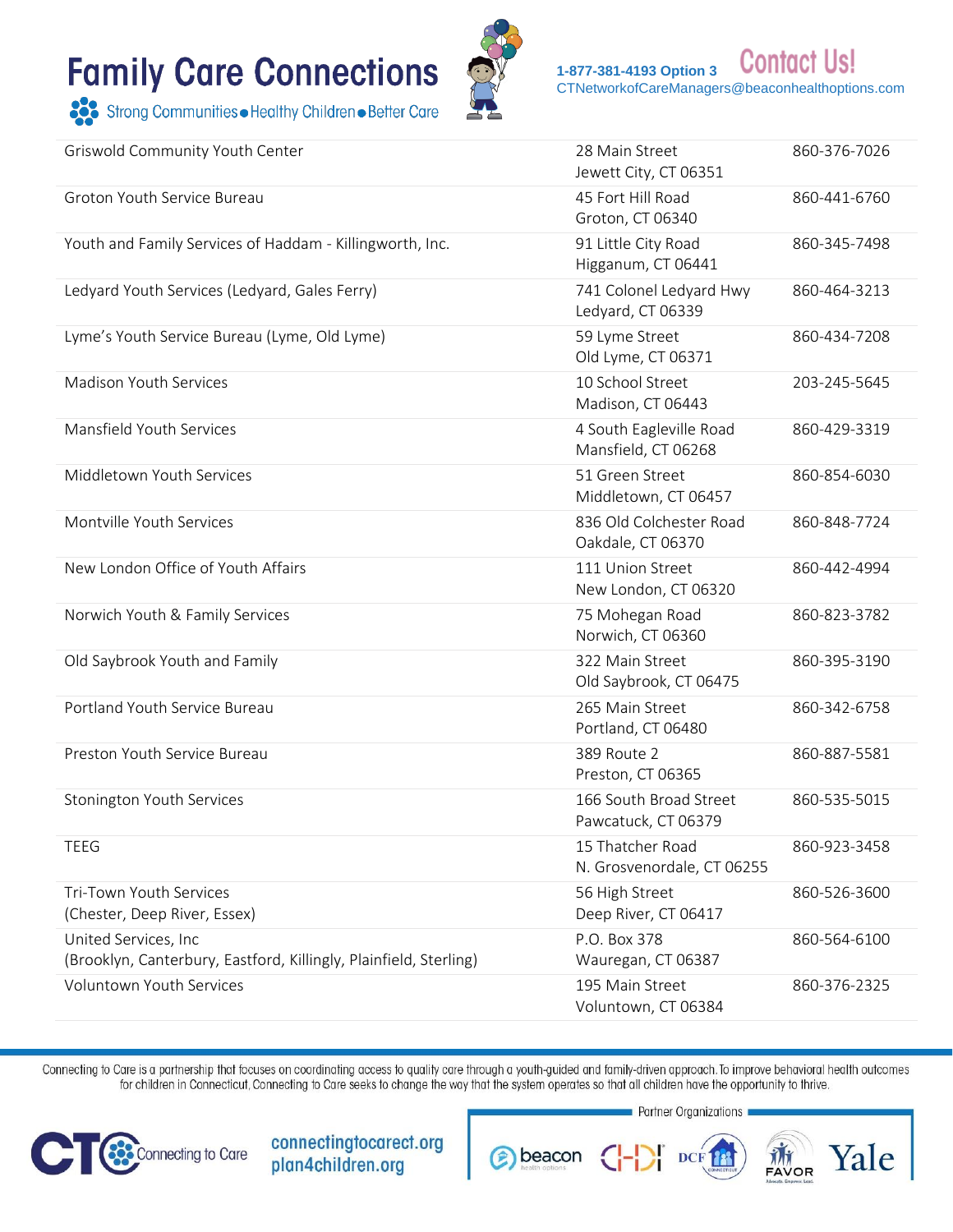

**Contact Us!** 1-877-381-4193 Option 3 CTNetworkofCareManagers@beaconhealthoptions.com

Strong Communities • Healthy Children • Better Care

| Waterford Youth Service Bureau                                                                                                                                                                | 200 Boston Post Road<br>Waterford, CT 06385    | 860-444-5848                       |
|-----------------------------------------------------------------------------------------------------------------------------------------------------------------------------------------------|------------------------------------------------|------------------------------------|
| Westbrook Youth and Family Services                                                                                                                                                           | 1163 Boston Post Road<br>Westbrook, CT 06498   | 860-399-9239                       |
| Willington Youth Services                                                                                                                                                                     | 40 Old Farms Road<br>Willington, CT 06279      | 860-429-8321                       |
| Windham Youth Services (Willimantic, Windham)                                                                                                                                                 | 872 Main Street<br>Willimantic, CT 06226       | 860-423-4534                       |
| <b>School Based Health Centers (SBHC)</b>                                                                                                                                                     |                                                |                                    |
| Eligible students are those that attend the schools in which the SBHC is located<br>*Note Expanded School Health Sites provide medical or behavioral health services where SBHC provides both |                                                |                                    |
| <b>Name of School</b>                                                                                                                                                                         | <b>Location</b>                                | <b>Contact</b>                     |
| Parish Hill High/Middle School*                                                                                                                                                               | 304 Parish Hill Road<br>Chaplin, CT 06235      | 860-455-9584                       |
| Catherine Kolnaski Magnet School                                                                                                                                                              | 500 Poquonnock Road<br>Groton, CT 06340        | 860-445-2191                       |
| Fitch High School                                                                                                                                                                             | 101 Groton Long Point Road<br>Groton, CT 06340 | 860-446-9543<br>or<br>860-449-7253 |
| Groton Middle School                                                                                                                                                                          | 35 Groton Long Point Road<br>Groton, CT 06340  | 860-446-4200                       |
| Thames River Magnet School                                                                                                                                                                    | 250 Brandegee Avenue<br>Groton, CT 06340       | 860-980-8230<br>temporary          |
| Jeffrey Elementary School*                                                                                                                                                                    | 331 Copse Road<br>Madison, CT 06443            | 203-245-6340                       |
| Ryerson Elementary School*                                                                                                                                                                    | 982 Durham Road<br>Madison, CT 06443           | 203-245-6340                       |
| Beman Middle School                                                                                                                                                                           | 1 Wilderman's Way<br>Middletown, CT 06457      | 860-347-8594                       |
| Commodore Macdonough Elementary School                                                                                                                                                        | 66 Spring Street<br>Middletown, CT 06457       | 860-347-8553                       |
| <b>Wesley Elementary</b>                                                                                                                                                                      | 10 Wesleyan Hills Road<br>Middletown, CT 06457 | 860-344-0381                       |
| Mystic River Magnet School                                                                                                                                                                    | 160 Fishtown Road<br>Mystic, CT 06355          | 860-908-8300                       |
| Stonington Middle School                                                                                                                                                                      | 204 Mistuxet Ave<br>Mystic, CT 06355           | 860-536-9613<br>x4112              |
| Bennie Dover Jackson Middle School                                                                                                                                                            | 36 Waller Street<br>New London, CT 06320       | 860-437-6480<br>x7232              |

Connecting to Care is a partnership that focuses on coordinating access to quality care through a youth-guided and family-driven approach. To improve behavioral health outcomes for children in Connecticut, Connecting to Care seeks to change the way that the system operates so that all children have the opportunity to thrive.

**B** beacon



connectingtocarect.org plan4children.org

Partner Organizations

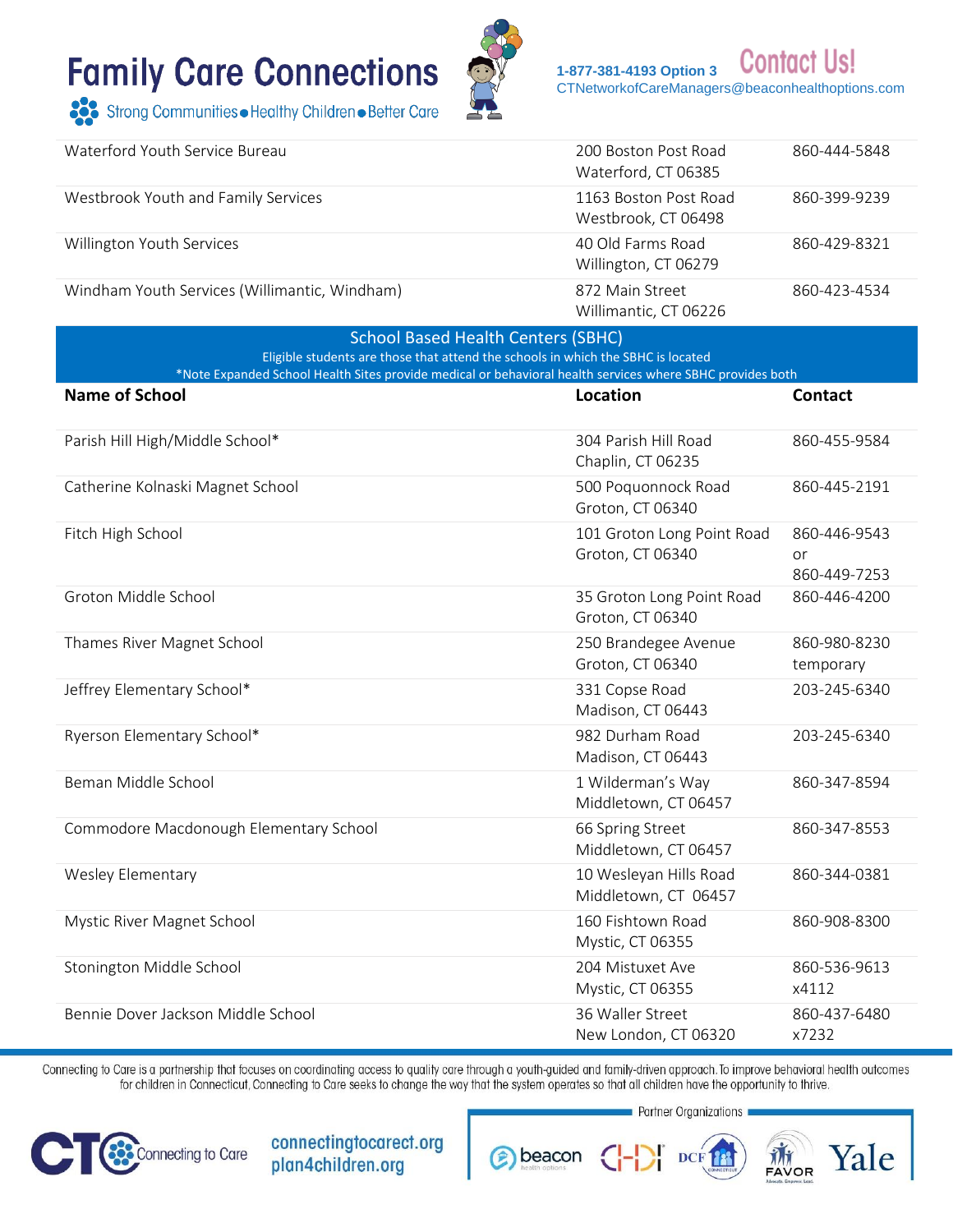

**Contact Us!** 1-877-381-4193 Option 3 CTNetworkofCareManagers@beaconhealthoptions.com

Strong Communities • Healthy Children • Better Care

| ISAAC (Interdistrict School for Arts and Communications) | 190 Governor Winthrop Blvd<br>New London, CT 06320 | 860-447-1003                                                     |
|----------------------------------------------------------|----------------------------------------------------|------------------------------------------------------------------|
| Jennings Elementary School                               | 50 Mercer Street<br>New London, CT 06320           | 860-447-6050<br>x7665                                            |
| Nathan Hale Elementary School                            | 37 Beech Drive<br>New London, CT 06320             | 860-447-6060<br>x7537                                            |
| New London High School                                   | 490 Jefferson Avenue<br>New London, CT 06320       | 860-437-6400<br>x7019                                            |
| Regional Multicultural Magnet School                     | 1 Bulkeley Place<br>New London, CT 06320           | 860-437-7775<br>x7333                                            |
| Winthrop Elementary School                               | 74 Grove Street<br>New London, CT 06320            | 860-447-6070<br>x7115                                            |
| Barrows STEM Academy                                     | 141 Tuckie Road<br>North Windham, CT 06226         | 860-465-2610,<br>x4610                                           |
| Putnam Middle School*                                    | 35 Wicker Street<br>Putnam, CT 06260               | 860-928-4698<br>Elem/middle<br>or<br>860-928-2714<br>High school |
| Friendship School                                        | 24 Rope Ferry Road<br>Waterford, CT 06385          | 860-447-4049<br>x7156                                            |
| Windham High School                                      | 355 High Street<br>Willimantic, CT 06226           | 860-465-2465                                                     |
| Windham Middle School                                    | 123 Quarry Street<br>Willimantic, CT 06226         | 860-465-2620                                                     |
| Family Resource Centers (FRC)                            |                                                    |                                                                  |

| <b>Name</b>                         | Location                                 | <b>Contact</b> |
|-------------------------------------|------------------------------------------|----------------|
| Catherine C. Kolnaski Magnet School | 500 Poquonnock Road<br>Groton, CT 06340  | 860-448-5586   |
| Farm Hill School                    | 390 Ridge Road<br>Middletown, CT 06457   | 860-347-0869   |
| Jennings School                     | 50 Mercer Street<br>New London, CT 06320 | 860-448-5294   |
| Nathan Hale School                  | 37 Beech Drive<br>New London, CT         | 860-448-5049   |
| Thomas W. Mahan Elementary School   | 94 Salem Turnpike<br>Norwich, CT 06360   | 860-823-4205   |

Connecting to Care is a partnership that focuses on coordinating access to quality care through a youth-guided and family-driven approach. To improve behavioral health outcomes for children in Connecticut, Connecting to Care seeks to change the way that the system operates so that all children have the opportunity to thrive.



connectingtocarect.org plan4children.org

Partner Organizations **THE** Yale **B** beacon **DCF**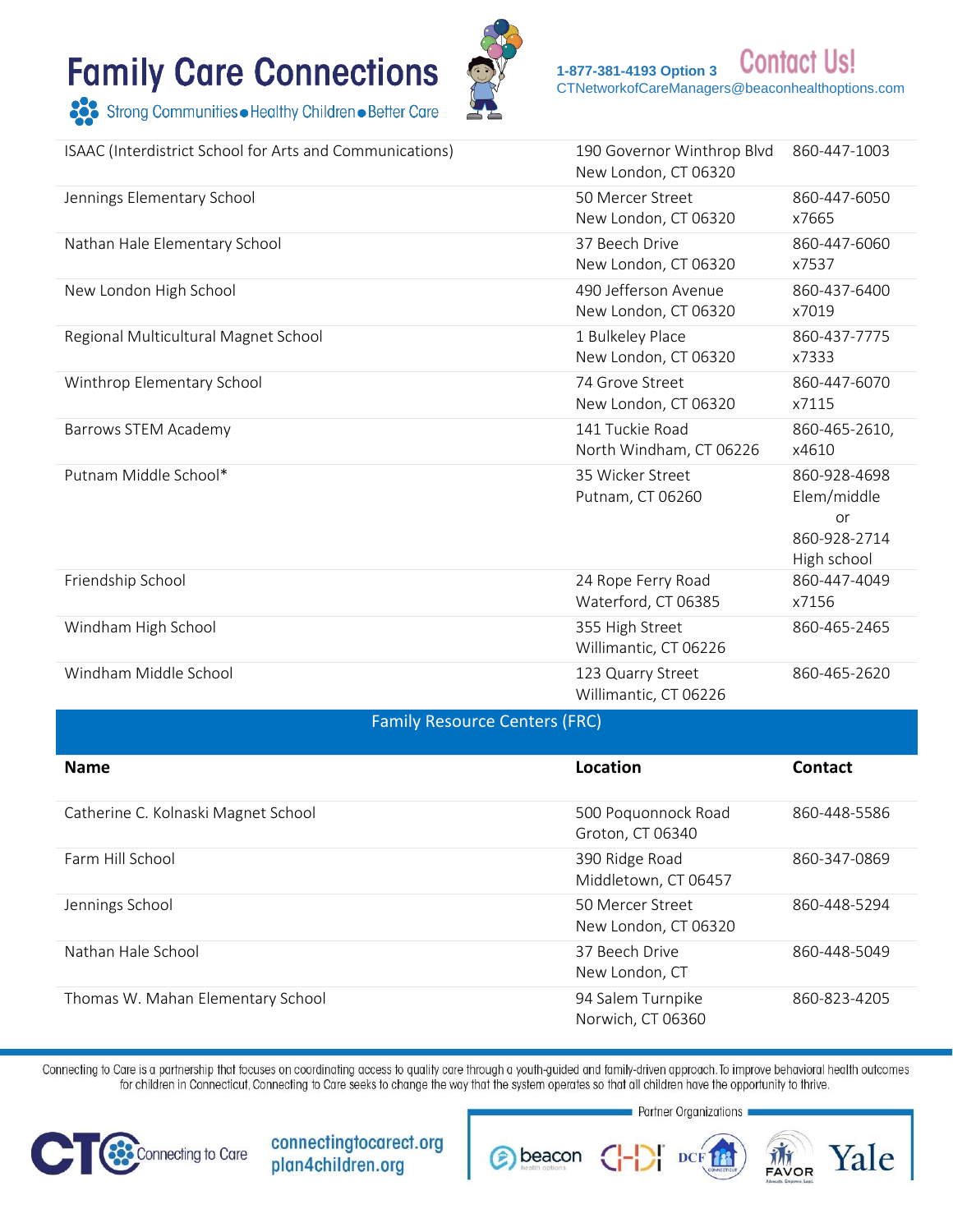

Contact **1-877-381-4193 Option 3**  [CTNetworkofCareManagers@beaconhealthoptions.com](file:///C:/Users/jcalabr/AppData/Local/Microsoft/Windows/INetCache/Content.Outlook/TR80OH5H/CTNetworkofCareManagers@beaconhealthoptions.com)

| Plainfield's Early Childhood Center | 651 Norwich Road<br>Plainfield, CT 06374    | 860-564-6411                       |
|-------------------------------------|---------------------------------------------|------------------------------------|
| Putnam Elementary School            | 33 Wicker Street<br>Putnam, CT 06260        | 860-963-6940                       |
| Goodyear E.C.C.                     | 22 Williamsville Road<br>Rogers, CT 06263   | 860-779-6770                       |
| Natchaug Elementary School          | 123 Jackson Street<br>Willimantic, CT 06226 | 860-465-2396<br>or<br>860-465-2578 |

Regional Behavioral Health Action Organization (RBHAO) overseeing Regional Suicide Advisory Board (RSAB) Specific RBHAO town information can be found:<https://portal.ct.gov/-/media/DMHAS/Prevention/RBHAOContactspdf.pdf> Specific RSAB town information can be found: https://www.preventsuicidect.org/get-involved/regional-advisory-boards/

| <b>Name of Agency</b>        | <b>Service Provided</b> | Location                               | <b>Contact</b> |
|------------------------------|-------------------------|----------------------------------------|----------------|
| Alliance for Prevention and  | RBHAO                   | 127 Washington Ave, 3 <sup>rd</sup> Fl | 203-736-8566   |
| Wellness/A Program of BHcare | RSAB                    | East                                   |                |
|                              |                         | North Haven, CT 06473                  |                |

*Alliance for Prevention and Wellness serving the towns of Ansonia, Bethany, Branford, Chester, Clinton, Cromwell, Deep River, Derby, Durham, East Haddam, East Hampton, East Haven, Essex, Guilford, Haddam, Hamden, Killingworth, Lyme, Madison, Meriden, Middlefield, Middletown, Milford, New Haven, North Branford, North Haven, Old Lyme, Old Saybrook, Orange, Portland, Seymour, Shelton, Wallingford, Westbrook, West Haven, Woodbridge*

| SERAC | RBHAO       | 228 West Town Street | 860-848-2800 |
|-------|-------------|----------------------|--------------|
|       | <b>RSAB</b> | Norwich, CT 06360    |              |

*SERAC serving the towns of Ashford, Bozrah, Brooklyn, Canterbury, Chaplin, Colchester, Columbia, Coventry, East Lyme, Eastford, Franklin, Griswold, Groton, Hampton, Killingly, Lebanon, Ledyard, Lisbon, Lyme, Mansfield, Montville, New London, North Stonington, Norwich, Old Lyme, Plainfield, Pomfret, Preston, Putnam, Salem, Scotland, Sprague, Sterling, Stonington, Thompson, Union, Voluntown, Waterford, Willington, Windham, Woodstock*

| National Suicide Prevention Lifeline |                                        | https://suicidepreventionlife<br>line.org/        | 1-800-273-8255       |
|--------------------------------------|----------------------------------------|---------------------------------------------------|----------------------|
| Crisis Text Line                     |                                        | https://www.crisistextline.or<br>$g$ /text-us/    | Text CT to<br>741741 |
|                                      | <b>Statewide Programs</b>              |                                                   |                      |
| <b>Name of Agency</b>                | <b>Service Provided</b>                | Location                                          | Contact              |
| FAVOR, Inc.                          | Family Advocacy<br>Family Peer Support | 185 Silas Deane Highway<br>Wethersfield, CT 06109 | 860-563-3232         |

Connecting to Care is a partnership that focuses on coordinating access to quality care through a youth-guided and family-driven approach. To improve behavioral health outcomes for children in Connecticut, Connecting to Care seeks to change the way that the system operates so that all children have the opportunity to thrive.



connectingtocarect.org plan4children.org

Partner Organizations beacon